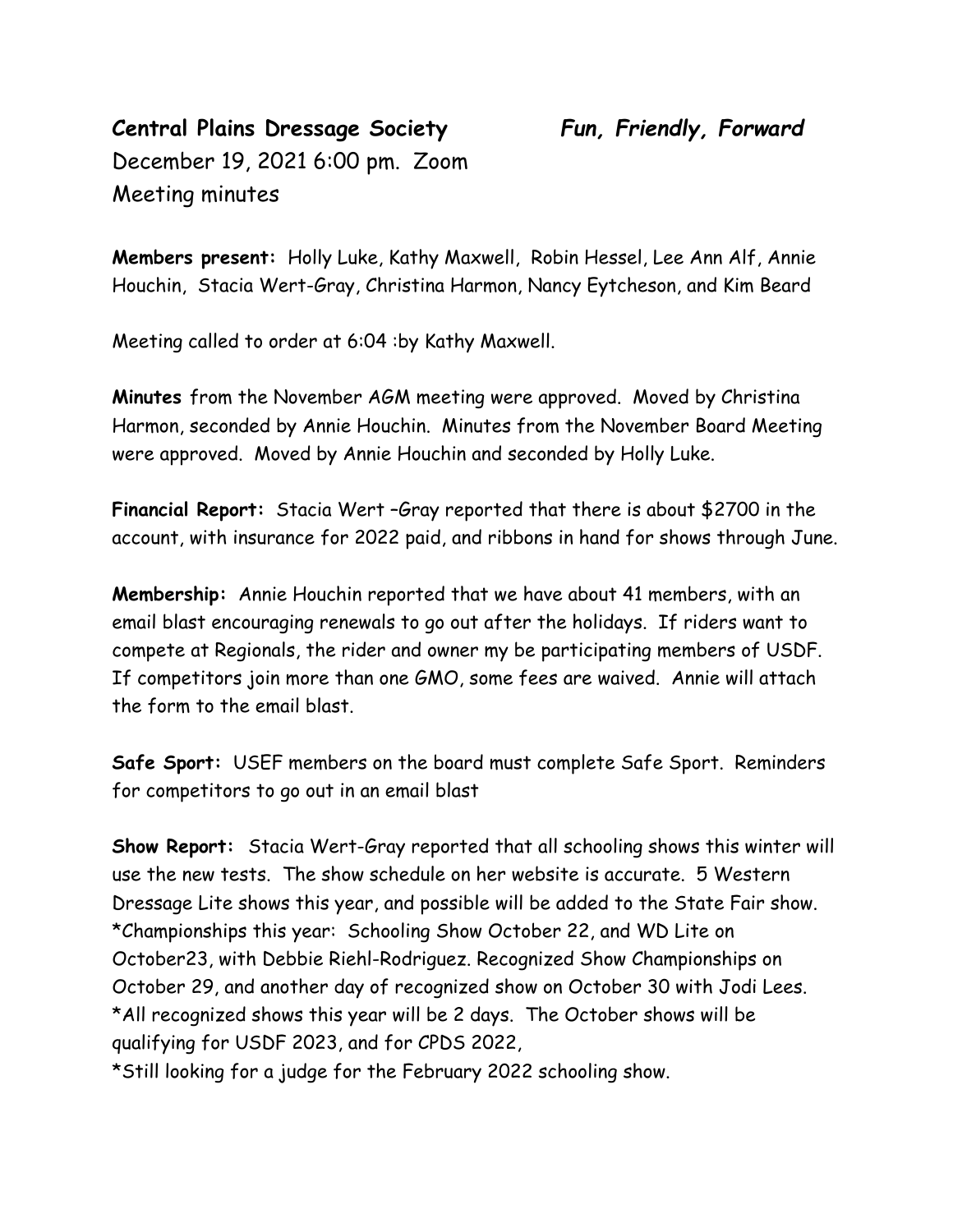\*Discussion of adding pony classes, and qualifying for Pony Cup awards. Christina Harmon to investigate. Holly Luke will research awards for other breeds.

\*AQHA dressage program costs \$50 per recognized show, and the judges all must be members. Janelle Williams will research.

\*Working Equitation was discussed. Stacia will contact Tamera Mayo to see if it is viable for this coming show season.

**Communications:** Annie Houchin will send an email blast the first week of January, so send her ideas.

**Newsletter:** Lee Ann Alf asked for a deadline of January 10 for article submission. Suggested topics were discussed.

## **Education:**

\*L Program in conjunction with ODS and KDEA was discussed. Each group would host one session, Sherry Guess to coordinate. The first session will be in May, the second July 30-31, at Valley View, and the third in Wichita, date TBD. Robin Hessel will write an article for the newsletter.

\*Robin also led a discussion about the Judging 101 class with Jodi Lees on March 19. An article by Robin will be in the newsletter with more details.

\*Jr/YR symposium January 8, 11 am, was discussed, A Touch of Dutch, in a Zoom format.

## **Old Business:**

\*Freestyle festival participation and feedback were very positive, and the year end awards went well. Positive response to having Captivation Photography there. The dog parade and races were well received and had high participation. \*Thanks to Nancy Eytcheson for sending thank you notes to follow up Silent Auction.

## **New Business:**

\*Kim Beard will take over as Volunteer Coordinator. She will work with Chris Cashel for contact information and ease of transition.

\*Discussion of volunteer incentive program. Lanyards for volunteers, service pins, and possibly discounting show fees for volunteers and number of hours required